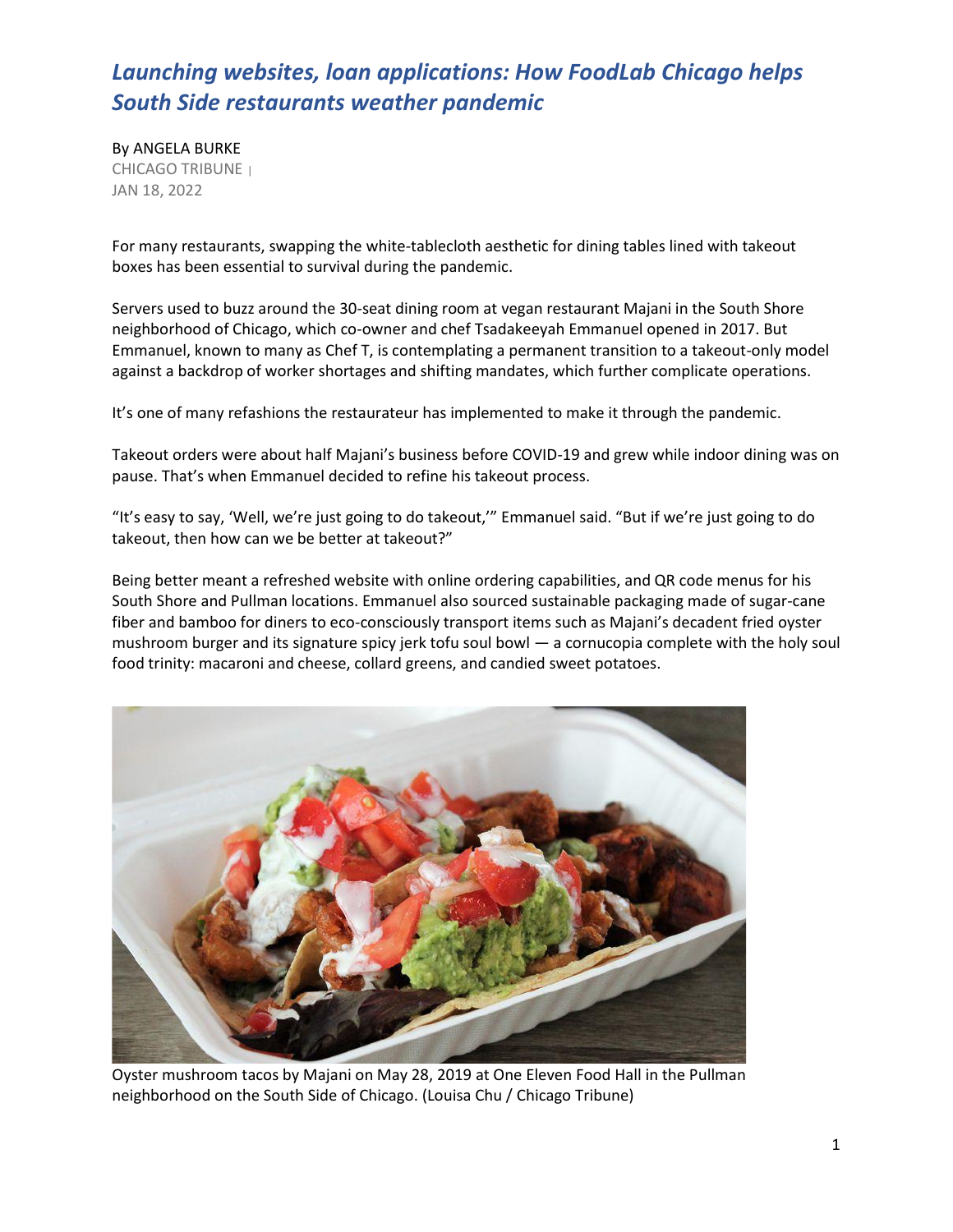The 30-year restaurant industry veteran called on South Side nonprofit FoodLab Chicago — where Emmanuel and his wife, pastry chef and Majani co-owner Nasya Emmanuel, have been inaugural members since 2019 — for support in building a more efficient system that could handle the increased demand for carryout and delivery.

In its first few years, FoodLab Chicago has become an indispensable resource for its 32 restaurant and food business members operating in Greater Chatham, South Shore and Bronzeville. The initiative is a collaborative effort run by FoodLab Detroit, the Greater Chatham Initiative, South Shore Chamber of Commerce and the Association for Enterprise Opportunity.

"There was a lot of general business support, but there wasn't sector-specific support," said Nedra Sims Fears, executive director of the Greater Chatham Initiative, who serves as the head of FoodLab Chicago.

A sister program to the highly esteemed nonprofit FoodLab Detroit, FoodLab Chicago launched with grants from the Chicago Community Foundation and Wells Fargo. At its core, FoodLab Chicago operates with the belief that a cross-pollination of efforts and resources from a constellation of trusted South Side organizations — groups that typically function in silos — helps cultivate a healthier business community.

It's a targeted response for an area often hardest hit by economic downturns, where recovery can take much longer — a result of longstanding systems of inequity — and where many businesses are foodbased. "That's why we decided that we would focus on the food industry, because it was the biggest industry on the South Side," Fears said.

Most FoodLab participants have been operating for seven to 15 years — many are staples in their respective neighborhoods. Members Lem's Bar-B-Q and Soul Veg City have been in business for several decades.

"Food is the absolute nurturing commodity that keeps us, literally, alive — body and soul. If they're doing that for us, then we need to really cherish and support them," Fears said. In order to keep these economic engines moving, FoodLab bridges ideation with technical assistance and critical funding. When the pandemic struck shortly after FoodLab Chicago's launch, guiding members through the Paycheck Protection Program (PPP) application process became an urgent priority. Early reports show that Black small business owners were **[five times](https://www.newyorkfed.org/medialibrary/FedSmallBusiness/files/2021/sbcs-report-on-firms-owned-by-people-of-color) [more likely to not receive PPP funding](https://www.newyorkfed.org/medialibrary/FedSmallBusiness/files/2021/sbcs-report-on-firms-owned-by-people-of-color)** for which they applied, according to a Federal Reserve Banks survey of small business owners.

Through FoodLab, Fears brought in representatives from community banks — the South Holland-based Providence Bank and Trust and Seaway Bank — to work with members.

"They treated our folks like they were their one and only customers," she said. "They put them at the front of the pile and they processed their loans within 48 hours." It was a crucial turning point for several FoodLab members, who'd initially been turned down for the first round of PPP funding. In total, FoodLab has helped members receive more than \$1.2 million in grants and loans.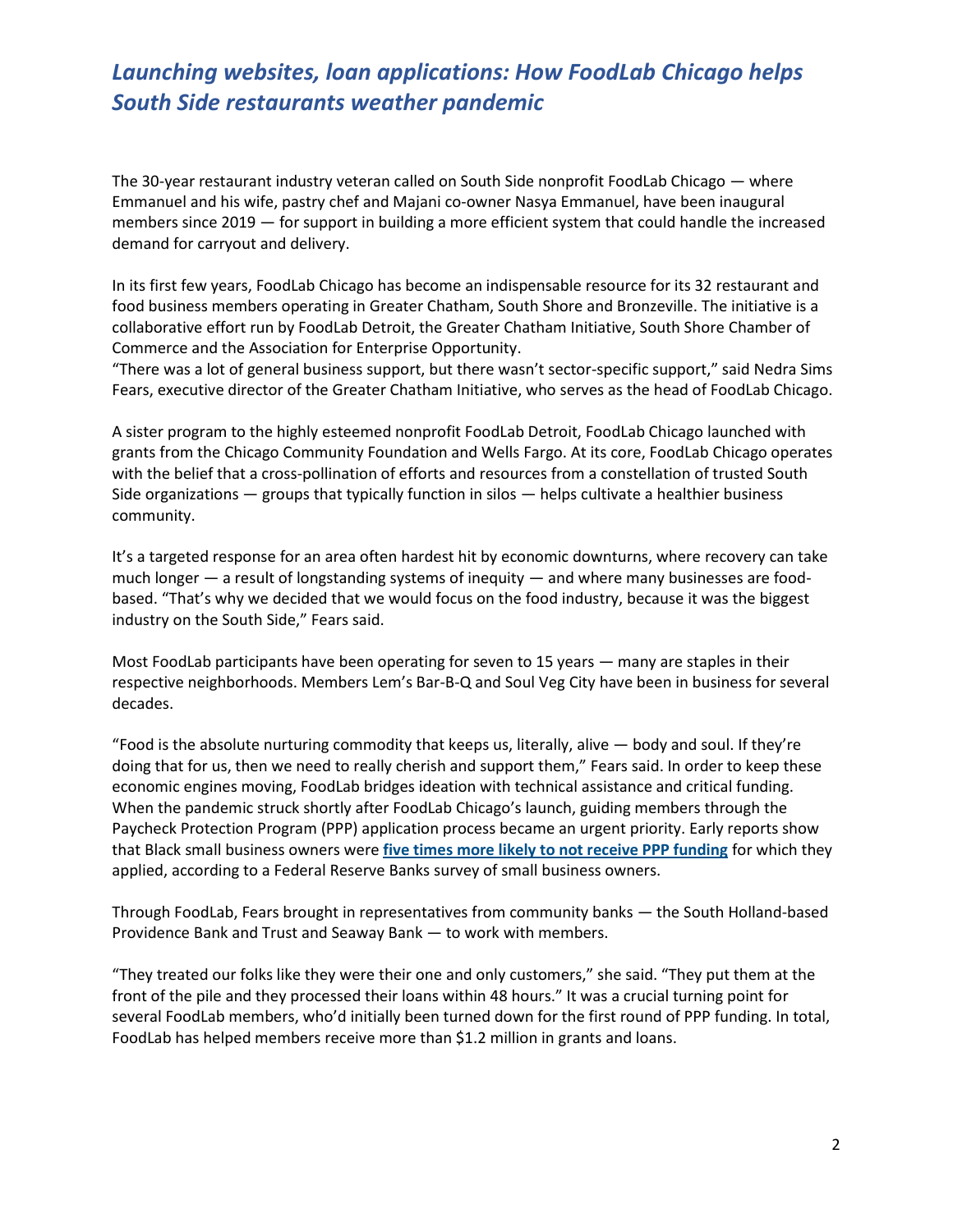

Owner Constance Simms-Kincaid stands prepares to-go food orders at her restaurant 5 Loaves Eatery Sunday, Feb. 14, 2021, in the Chatham neighborhood of Chicago. (Erin Hooley / Chicago Tribune)

Constance Simms-Kincaid, owner of the celebrated 5 Loaves Eatery in Chatham, joined FoodLab months before the pandemic began. Simms-Kincaid relied on her relationship with the organization to help her implement technological improvements similar to Emmanuel and to streamline the menu of her popular breakfast and lunch restaurant. "They were working with us on menu pricing, menu breakdowns, getting off some menu items that might not be selling," she said.

Simms-Kincaid said she felt the tight squeeze of the pandemic when sales sank by 85% and food costs skyrocketed. "We were really, really struggling so much," she said. She reluctantly raised her prices, mirroring a nationwide hike in menu prices, which have grown by about 4%, **[according to the National](https://go.restaurant.org/rs/078-ZLA-461/images/2021-SOI_Mid-Year%20Update%20Final.pdf)  [Restaurant Association](https://go.restaurant.org/rs/078-ZLA-461/images/2021-SOI_Mid-Year%20Update%20Final.pdf)** — the greatest increase in 13 years.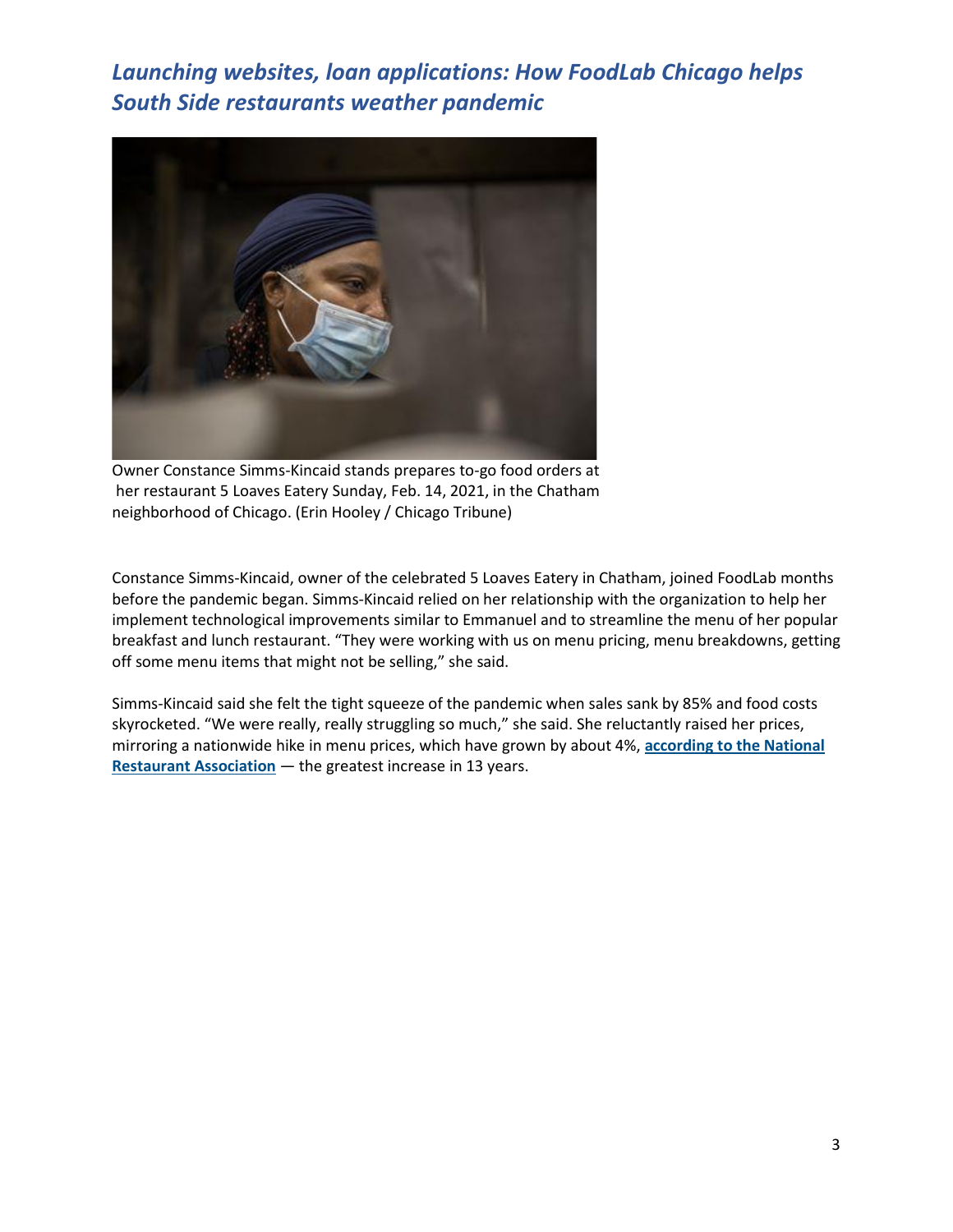

Owner Constance Simms-Kincaid stands prepares to-go food orders at her restaurant 5 Loaves Eatery Sunday, Feb. 14, 2021, in the Chatham neighborhood of Chicago. The tiny restaurant, which during regular times only fit about 30 diners, is temporarily closed after it was unable to pay state taxes. (Erin Hooley / Chicago Tribune)

"If you weren't firmly in the 21st century, you certainly needed to be during the pandemic," Fears said, noting that some FoodLab members didn't initially have websites. "I think this pandemic created an opportunity where you could either move forward and change with the times, or stand still and die with the times. And for these operators, they decided to go forward."

Emmanuel calls FoodLab an anchor for the South Side restaurant community.

"As a business, you can often feel isolated. You can often feel like these problems are exclusive to me," he said. "And so, to have a chance to network with other businesses and they're like, 'No, we're having this struggle too,' it was good to hear other people's stories, and it was good to share ideas in a way that can help have a positive impact on your business."

The cohort met virtually every Monday, commonly a day off for restaurant workers, for several months. As the pandemic unfolded, those meetings became a sacred space for the community of entrepreneurs, giving them a place of fellowship and a safe space to be vulnerable.

Simms-Kincaid recalls one session when Fears took a step back from the group's to-do list and instead simply asked, "How are you feeling today?" It was a cleansing breath that Simms-Kincaid needed. "I'm telling you, that call was one of the best ones," she said. "It makes me kind of tear up now because I'm just like  $-$ ," she said, pausing. "We've come a long way, you know?"